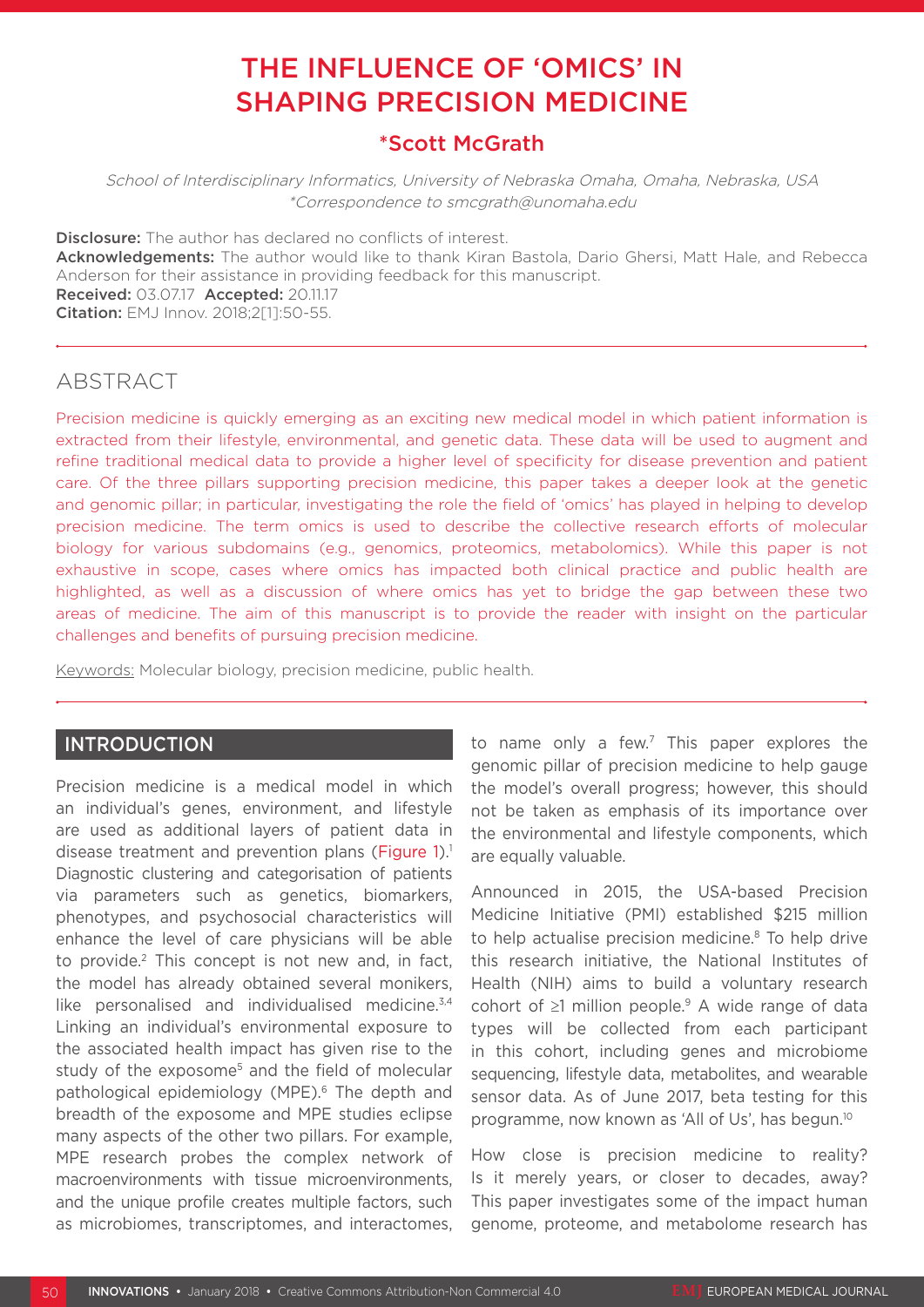had on clinical practice. These fields of research are colloquially known as the 'omics', designated as such for the suffix used to identify the biology research focus (e.g., genomics, proteomics, metabolomics). How do we maximise efforts in these areas? This paper aims to leave the reader with a greater understanding of how omics is shaping precision medicine, the promise it provides, and an appreciation for the amount of effort still required. Cases of omics impacting either clinical practice or public health, in addition to conditions which omics has yet to bridge the final gap from clinical practice to public health, are highlighted.

The PMI aims to: "Pioneer a new model of patientpowered research that promises to accelerate biomedical discoveries and provide clinicians with new tools, knowledge, and therapies to select which treatments will work best for which patients."11 To provide an accurate overview of what has been achieved by omics and what is still a work in progress, two different cases of omics use are examined. The first case reviews the enhancements omics have provided to health surveillance systems and the second case inspects cancer research, which was included as a major target of the PMI, as a part of the Cancer Moonshot initiative.



Figure 1: Precision medicine adds three additional data sets to existing traditional patient medical records: data about the patient's environmental exposures, their lifestyle, and their genomic data.

Health surveillance using genetic sequencing for pathogens has direct applications for both fields, whereas omics and cancer is just starting to yield results in clinical practice but remains largely on the drawing board for public health.

#### HEALTH SURVEILLANCE SYSTEMS

A powerful tool for public health has been surveillance systems enhancements. These systems incorporate biomedical data to provide continuous analysis and interpretation in a systematic way. The Centers for Disease Control and Prevention (CDC) and World Health Organization (WHO) both operate surveillance systems that help to watch for pathogens with the potential of becoming widespread epidemics. DNA sequencing has had a profound impact on global public health surveillance efforts; sequencing is not just a tool that is effective in identifying pathogens, but it is useful in efforts to trace an infectious agent's origins and provide insight on how best to combat the pathogen. These discoveries can then be sent back to the 'front lines' of clinics, hospitals, or triage centres in the event of an actual outbreak. In 2009, sequencing was a major component in tracing lineages of the A(H1N1) influenza virus, also known as swine flu. By performing analysis of A(H1N1), previously unrecognised molecular determinants were detected and were suspected to be involved with the increased virility of the pathogen. $12$ Similar techniques were repeated for the Ebola virus (EBOV) in 2014. A cohort of 78 patients from Sierra Leone provided 99 EBOV genomes for sequencing; this method identified that the West African variant of EBOV most likely diverged from a central African lineage in 2004.<sup>13</sup> This new subtype then spread from Guinea to Sierra Leone in May 2014.<sup>13</sup> This information helped to shape the efforts of vaccine development, therapies, and diagnostics occurring in the field and these techniques have also been deployed against the Zika virus (ZIKV).<sup>14</sup> Efforts for sequencing ZIKV have been staged by collecting amniotic fluid samples from patients with fetuses diagnosed with microcephaly.<sup>15</sup> Sequencing of 110 ZIKV genomes was recently used to track the evolution and spread of the virus from Brazil into Central America and into the USA.16 Work on ZIKV is still developing, but it provides a good example of how deeply embedded omics techniques have become for public health and how the knowledge gained is transferred to clinical practice.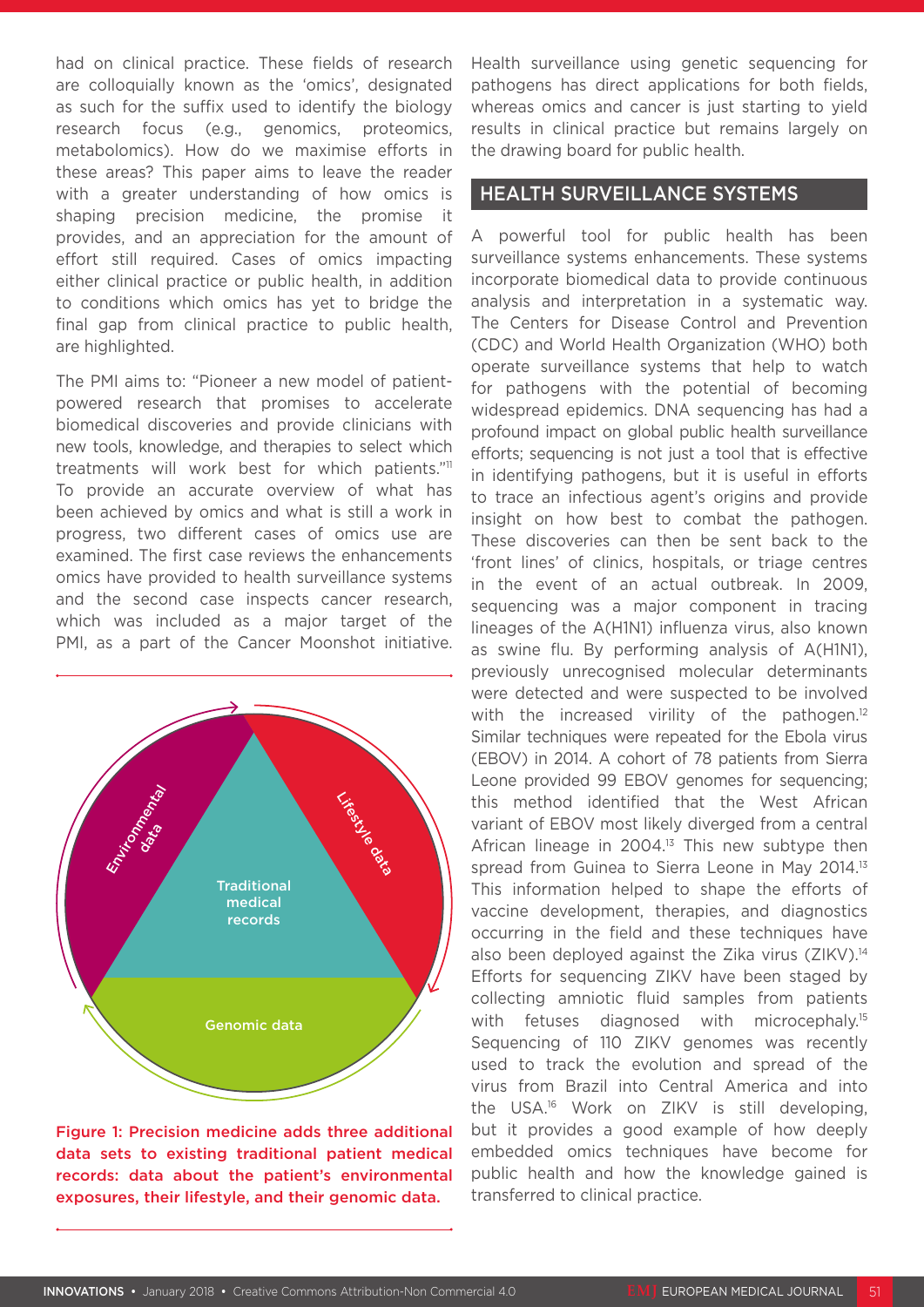## DEVELOPMENT OF PERSONALISED CANCER TREATMENTS

Personal cancer therapy strategies provide a strong illustration of omics in action, from the targeting of *BCR-ABL* mutations with imatinib for patients suffering from chronic myeloid leukaemia,<sup>17</sup> and the use of crizotinib to assist lung cancer cases where the patient has the *EML4-ALK* fusion gene.<sup>18</sup> One can also look at the Icahn School of Medicine at Mount Sinai's Institute for Genomics and Multiscale Biology personalised cancer treatment programme. In 2013, they transplanted tumour cells from a colon cancer patient into fruit flies.<sup>19</sup> The use of this fly model allowed for rapid propagation of the cancer cells thanks to the accelerated lifecycle of the flies. By taking this approach, a multitude of cancer drugs could be tested quickly against the cells from the flies to find the most efficacious drug for targeting the patient's tumour cells.19 In an additional cancer study, the researchers opted to not use genome-wide association studies (GWAS) and instead performed whole exome sequencing (WES); WES is a more focussed method in comparison to GWAS, targeting only protein coding sections (exons) and skipping the non-coding sections (introns). This method also reduces costs and allows for comparison across a large population. WES was performed for 46 patients and samples were genotyped using single nucleotide polymorphism microarrays for both tumour and patient-matched normal tissue.<sup>20</sup> RNA sequencing was performed to find somatic (tumour-specific) mutations, copy number alterations, gene expression changes, gene fusions, and germline variants.<sup>20</sup> The results of this study showed 17.3 cancer-related somatic mutations per patient.20 To benchmark results, samples were also run against Ion AmpliSeq™ Cancer Hotspot Panel v2 (CHPv2) (Thermo Fisher Scientific, Waltham, Massachusetts, USA), a sequencing assay used to find somatic mutations.<sup>21</sup> Results were also compared to other somatic mutation detection tools, Oncomine® Cancer Research Panel (OCP) (Thermo Fisher Scientific)22 and FoundationOne® (Foundation Medicine, Cambridge, Massachusetts, USA),<sup>23</sup> and the results were found to be 13.3-fold, 6.9-fold, and 4.7-fold improvements, respectively, against the other somatic tests. This investigation was able to identify genetic drivers and helped determine the best-fit therapeutic options. Medically actionable options were identified in 91% of the patients, even with a wide range of cancers being surveyed (colorectal, breast, thyroid,

multiple primaries, and unknown primary), and 28% of the cancers had already metastasised. These results are very promising, and the study led to adjustments to the treatment plans for four of the participants.

### GENOME-WIDE ASSOCIATION STUDIES IN PUBLIC HEALTH INFORMATICS

Next-generation sequencing is providing the means to perform whole genome sequencing, which has been a paradigm shift for how we can address complex diseases.<sup>24</sup> This provides a new depth of insight for individuals, but for public health informatics, the interest in populations over patients changes a few parameters. Public health informatics uses GWAS as a screening tool for helping to find medically actionable results, and Berg et al.25 explored this topic in a 2011 commentary paper. Due to prohibitive costs of running GWAS for large populations, asymptomatic individuals who have family members who have developed a disease should be targeted. This achieves two goals: it helps to screen individuals of interest and builds sample cases of potential disease-causing variants. The screening for public health purposes also allows for a modification of protocol that is not practical with personalised cancer therapy. Any statistically driven test must balance sensitivity and specificity to avoid false-positives. For individual cancer treatment, approaches must have a high sensitivity; however, when performing these tests for public benefit, the scan can maximise specificity and minimise false-positive results, all at the expense of sensitivity. This will generate large numbers of variants, but these should all be approached with caution as the results have an increased likelihood of being a false-positive. This establishes a clearer picture of the breadth of possible variants for the disease.

The challenge then arises as to whether these increased findings should be acted upon, keeping in mind that many variants may be false-positives. To solve this, Berg et al. $25$  proposed removing incidental findings from these screenings. Three primary bins based upon the clinical implications of the finding would be established: Bin 1 would contain variants with known clinical use, like *BRCA1/2* mutations, where there is a clinically actionable option available; Bin 2 would contain variants where there is clinical validity, but no strong clinically actionable options. Examples here would be prion diseases, Huntington's disease,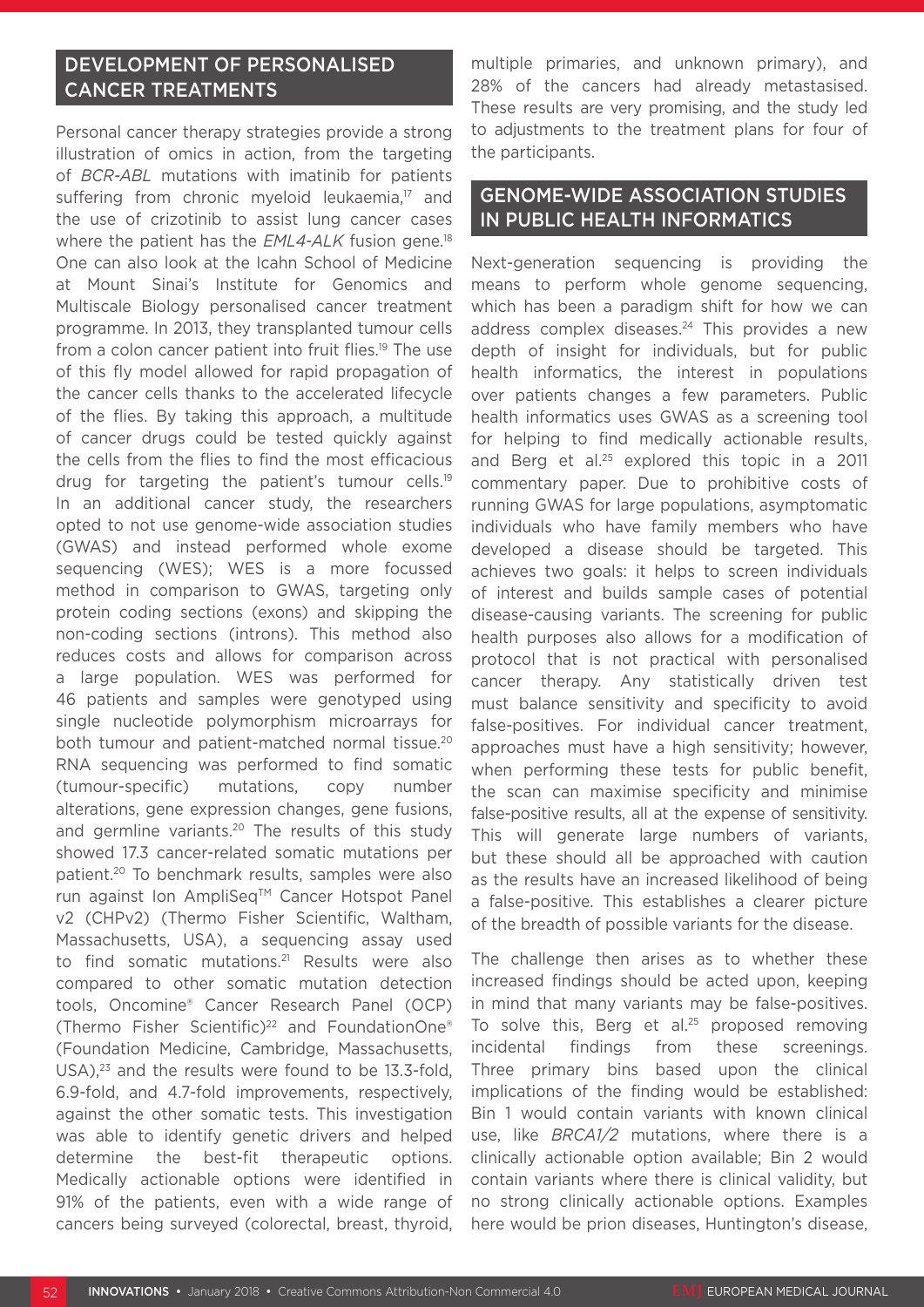amyotrophic lateral sclerosis, and *APOE* gene polymorphisms. Bin 2 would also be subdivided into three subcategories of low, medium, and high risk for incidental information based on the patient's preference. This allows people to opt-in for receiving fatal, degenerative disease results like amyotrophic lateral sclerosis or Huntington's disease. Bin 3 is designed as a 'catch all' for findings with unknown clinical implications. However, it should be kept in mind that this is a proposed method for using GWAS as a public health tool and is not in actual practice. By being at the opposite end of the translational medicine curve, public health takes the longest to integrate the innovation developed by bioinformatics, so the fact that GWAS adoption is still in the discussion phase is not surprising.

### **DISCUSSION**

The omics influence on clinical practice is at a point of transition and the surveillance sequencing work is an example of when it has been easily integrated into public health and clinical practice. There are also scenarios where efforts are just beginning, as explored with the cancer studies that use GWAS. Therefore, is it prudent to start performing genomic sequencing for individuals to identify potential health hazards? Doing so would allow identification of genetic variants that increase a patient's chances of developing common diseases or cancers. Interventions could begin earlier, helping reduce risk through behaviour modification (healthier diet or increased exercise) or leading to placement of patients on drug therapies. On the surface, it appears that this additional layer of information would have similar healthcare cost savings as the practice of preventative medicine. If it is possible to prevent or delay the onset of serious disease, major medical expenditures can be avoided. GWAS and WES are some of the most effective tools we have that allow implementation of this, but there are downsides to consider, prompting the question: is it prudent to deploy these strategies at a population level?

There are four major criteria that should be considered before deploying a genetic screening programme to identify disease risk for a population. The first consideration should be: is the information captured from the genetic screening better at predicting the disease than traditional phenotypic methods? The second criterion is that a cost-effective intervention needs to be currently available for the disease with an increased risk profile. Benefits are drastically reduced if there are little-to-no options available to the patient. Also, does simply being aware of the risk automatically justify the cost of the screening test? Cost is a central point for the third criterion, namely, are these genetic screening methods more cost-effective than other population-level interventions? Deploying strategies like adding 'sin taxes' to fizzy drinks and cigarettes or creating national advertising campaigns may be more cost-effective than screening tests. The final consideration is: does the knowledge of genetic risk enhance behaviour change? If an individual is aware of an increased risk of diabetes, will they start exercising more and improve their diet? As it stands now, there is a lack of screening tests that can meet all four of these criteria.26

GWAS have helped advance our understanding of the genome in many ways, but as far as identifying variants with increase odds ratios for predicting disease, results have not been encouraging. Most odds ratios for disease uncovered through GWAS have been in the range of 1.1–1.6.25,27,28 It can be difficult to find novel loci with GWAS, as major variants in the genome that have significant odds ratios have often already been found through other methods, as seen in some studies on *BRCA* mutations.29,30 GWAS have been effective at identifying minor influences, but less successful in finding the major drivers for disease. When contrasting GWAS results and the traditional medical practice of focussing on family history and environmental factors, results are a marginal improvement at best. Looking at genetic variants for Type 2 diabetes mellitus was only a slight improvement in predictive power over other variables like age, BMI, and sex.<sup>31</sup> In other studies, genetic variant tests proved less predictive for coronary heart disease than traditional predictive factors of age, blood pressure, cholesterol, triglycerides, cigarette use, and diabetes. $32$ Therefore, the first major criterion listed for consideration to deploy widescale genome screening has not been cleared yet.

The second criterion is more of a case-by-case scenario, but it follows previously established ethical standards for conducting the screening test to begin with.<sup>33</sup> Take for example prostate-specific antigen screening. Identifying the presence of prostate-specific antigen indicates an odds ratio of  $0.52$ -0.67 for developing prostate cancer; $34$ however, it would involve screening 1,500 males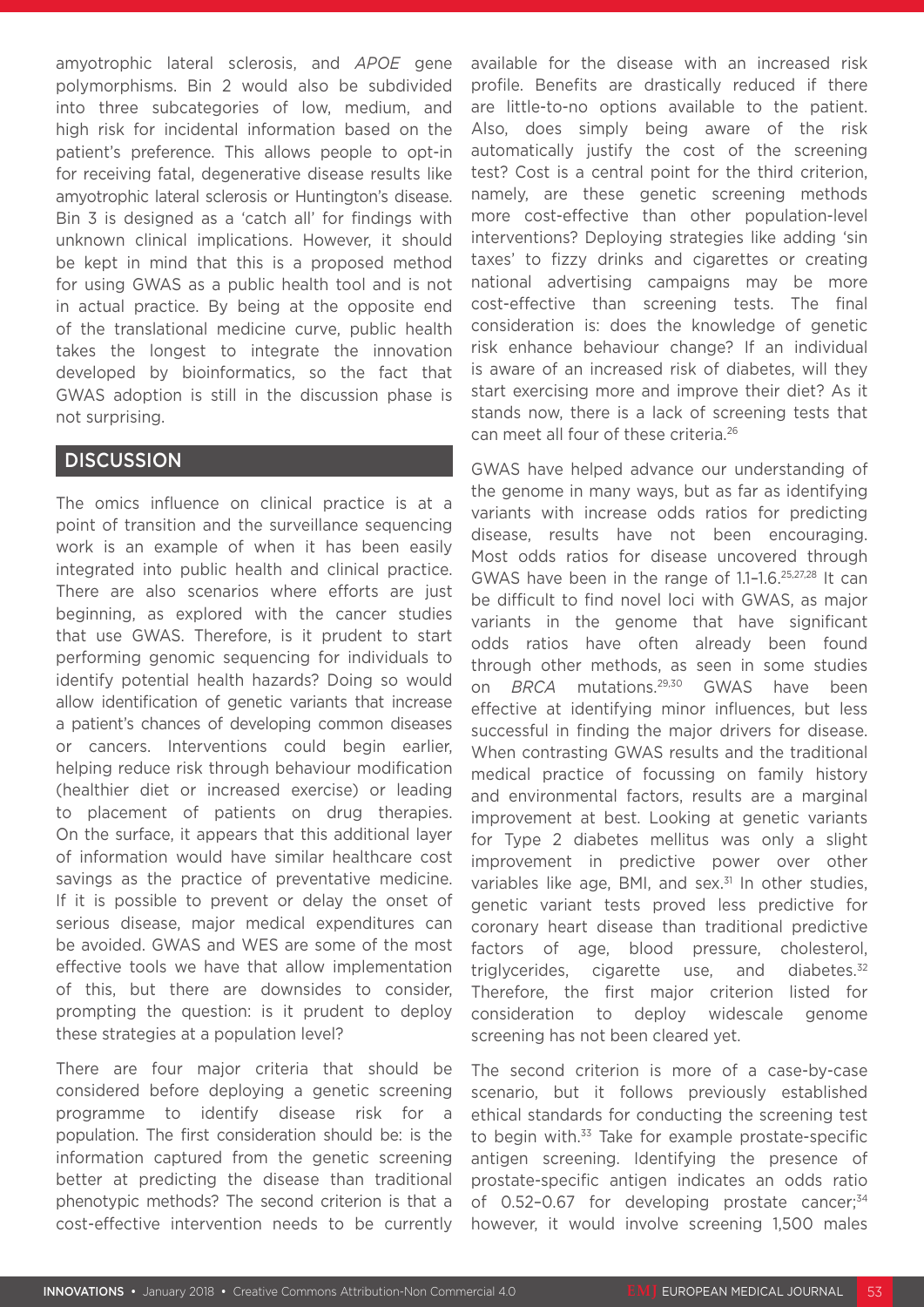to prevent a single death, and would result in 80 out of those 1,500 having to undergo unnecessary major surgery.<sup>35</sup>

How well does knowledge of genetic predisposition to disease drive behaviour change? The resulting behaviour changes seen so far have been small and lack staying power.<sup>36</sup> When informed of increased genetic risk for lung cancer, cigarette smokers did reduce the number of cigarettes smoked per day, but this effect did not last >6 months.<sup>37</sup> There is also a concern about ensuring clear communication about genetic risks. Miscommunicating genetic risks can have a deleterious effect on an individual's belief that they have the capacity to change behaviours.38 The effectiveness of helping people quit smoking by informing them of genetic risks has a very long way to go to match the success of other behavioural modification techniques. It has been documented that these population-based strategies operate at more efficient margins than high-risk strategies.<sup>39</sup> as taken by predictive genomic medicine. The high-risk strategy approach is seeking out those who are at greatest risk of developing a disease for treatment; these individuals are found towards the end of a normal distribution curve, so focussing on the higher numbers closer to the top of the curve can have a larger impact overall.

From a population standpoint, involving omicsderived data may not be the best use of our resources at present. Hall et al.<sup>26</sup> also make the astute point that with the lack of major costeffectiveness of population genomic screening, the message may be subverted by industry. This has occurred in the past when the tobacco industry tried to promote genetic causes of disease to exonerate smoking as a cause;<sup>40</sup> however, the same barriers are not present when viewed at the individual level. The Mount Sinai study<sup>19</sup> demonstrated that the burden of costeffectiveness is reduced when working with patients rather than populations. This is not to suggest that these interventions are cheap, as they remain

very expensive, and the cost is prohibitive for the vast majority of people; continued innovation from bioinformatics and industry will help to reduce the cost over time. Improved understanding and filtering of results from GWAS, or a future iteration of the technology, may help to reach the point where population genomic screening will be achievable, but it still eludes our grasp for now. The intersection of omics and precision medicine in the future will rely on several components, including advanced bioinformatics, the merger of multi-omics technologies, big health data, and deep machine learning to extract novel insights.

#### **CONCLUSION**

Public health surveillance work spotlights the potential of omics-driven innovations. However, with other areas like cancer, it is either just being developed or the ethics and methods are still being debated. While omics-based methodologies have not yet been implemented into widespread practice, that time is quickly approaching. A constant theme with genomics has been learning about increasing levels of complexity. Before the completion of the Human Genome Project, non-coding sections of DNA were thought to simply be 'junk DNA', implying these sections were not important or worthy of investigation. However, now the name has become a misnomer due to the discovery of features like transcription factors among these sections. Such is the nature of genomics, and, in turn, precision medicine; for every discovery that helps to simplify our understanding, there will be many more that add layers of complexity. The process of precision medicine has been akin to solving one Gordian knot sealing a box, only to find another potentially more complex one inside. These omics-derived tools, in concert with others, can help researchers and clinicians tease apart the next layer in that knot, by which progress is made. It is this progress that may, one day, deliver on the promise of precision medicine.

#### REFERENCES

1. McGrath S, Ghersi D. Building towards precision medicine: Empowering medical professionals for the next revolution. BMC Med Genomics. 2016; 9(1):23.

2. Jameson JL, Longo DL. Precision medicine-Personalized, problematic. and promising. N Engl J Med. 2015;

#### 372(23):2229-34.

3. Ginsburg GS, McCarthy JJ. Personalized medicine: Revolutionizing drug discovery and patient care. Trends Biotechnol. 2001;19(12):491-6.

4. Hamburg MA, Collins FS. The path to personalized medicine. N Engl J Med.

#### 2010;363(4):301-4.

5. Wild CP. The exposome: From concept to utility. Int J Epidemiol. 2012;41(1):24-32. 6. Ogino S et al. The role of molecular pathological epidemiology in the study of neoplastic and non-neoplastic diseases in the era of precision medicine.